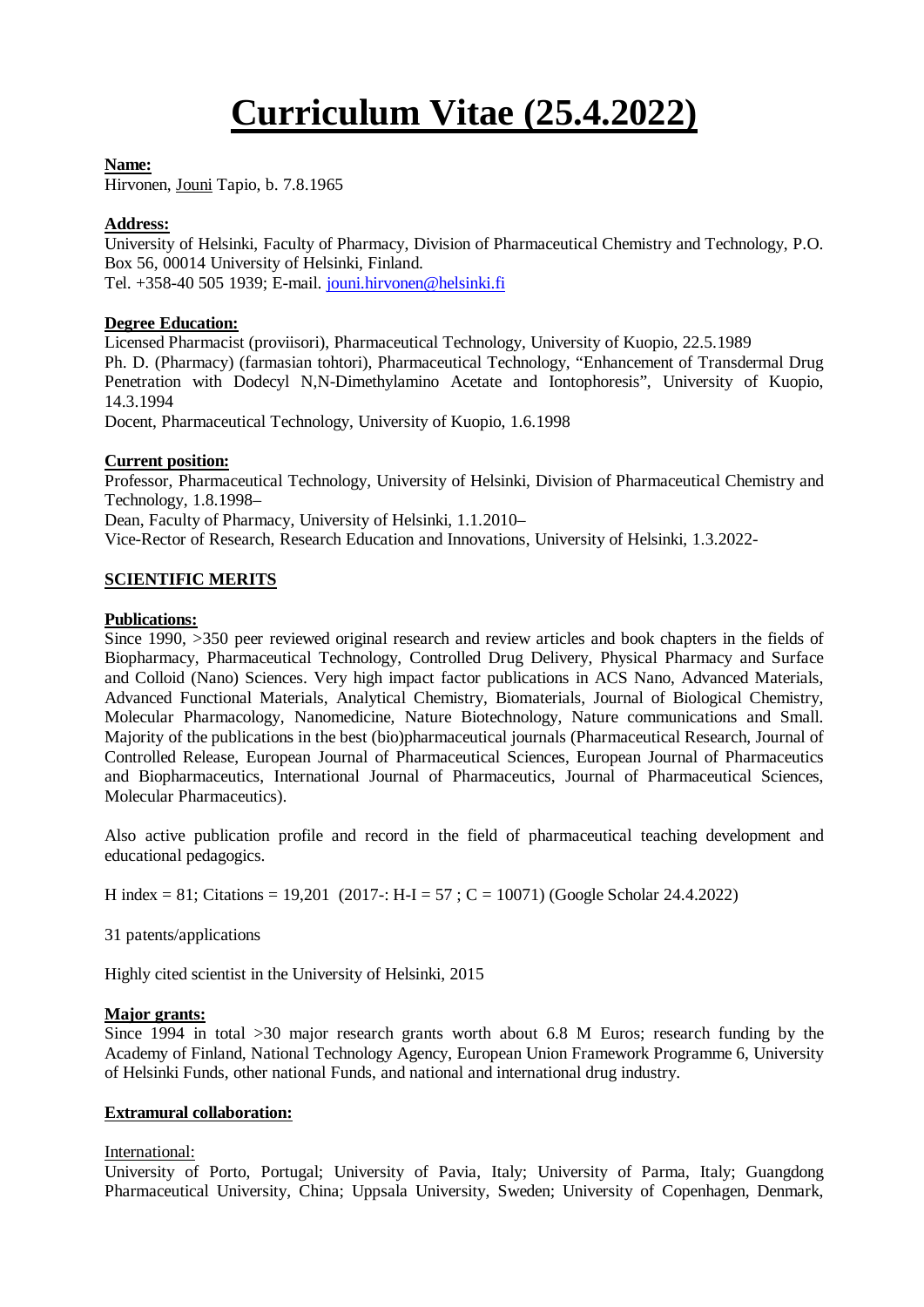University of Tartu, Estonia; Kaohsiung Medical University, Taiwan; University of Groningen, The Netherlands

National:

Aalto University, Laboratory of Physical Chemistry and Electrochemistry; University of Helsinki, Laboratory of Polymer Chemistry, Laboratory of Radiochemistry, Laboratory of Materials Physics, Laboratory of Inorganic Chemistry; University of Eastern Finland, Department of Pharmacy, Department of Physics; Orion Pharma; Bayer, Medfiles

## **Awards**

*Jouni Hirvonen*: The Young Scientist Award, University of Kuopio, 1993

*Jouni Hirvonen*: The Nagai Foundation Tokyo CRS Graduate Student Award, 1998

*Jouni Hirvonen*: CRS/Eurand Grand Prize Award on Innovations in Oral Drug Delivery Technologies. 34<sup>th</sup> Annual Meeting of the Controlled Release Society, Long Beach, USA, 2007

Dr. *Samuli Hirsjärvi*: Albert Wuokko Young Researcher Award, 2008

Docent *Timo Laaksonen*: Young Researcher Award, Faculty of Pharmacy, University of Helsinki, 2012

Dr. *Luis Bimbo*: Albert Wuokko Young Researcher Award, 2012

Docent *Hélder Santos*: Young Researcher Award in the Faculty of Pharmacy, University of Helsinki, 2013

Dr. *Luis Bimbo*: APV Best PhD thesis award in Europe in 2012-2013, 2014

*Jouni Hirvonen*: Highly cited scientist in the University of Helsinki, Finland, 2015

Dr. *Dongfei Liu*: Best PhD thesis award in the University of Helsinki in 2014, University of Helsinki, Finland, 2015

Dr. *Mohammed-Ali Shahbazi*: Best PhD thesis award in the University of Helsinki in 2015, University of Helsinki, Finland, 2016

Dr. *Dongfei Liu*: Young Researcher Award in the Faculty of Pharmacy, University of Helsinki, 2017

Dr. *Neha Shrestha*: APV Best PhD thesis award in Europe in 2016-2017, 2018

Dr. *Monica Ferreira*: Albert Wuokko Young Researcher Award, 2018

Dr. *Flavia Fontana*: APV Best PhD thesis award in Europe in 2019-2020

#### **Invited lectures, oral presentations:**

More than 400 invited lectures and oral congress presentations. More than 170 poster presentations.

#### **Memberships in scientific organizations:**

President: Controlled Release Society (CRS), Nordic Chapter, 2007–2011 American Association of Pharmaceutical Scientists (AAPS), 1990– Controlled Release Society (CRS), 1990– Physical Pharmacy Federation, Finland, 1996– European Pharmaceutical Federation (EUFEPS), 2001– Finnish Pharmaceutical Association, 2005– ExCo member: European Association of Faculties in Pharmacy (EAFP), 2005- ExCo member: ULLA graduate School Network, 2013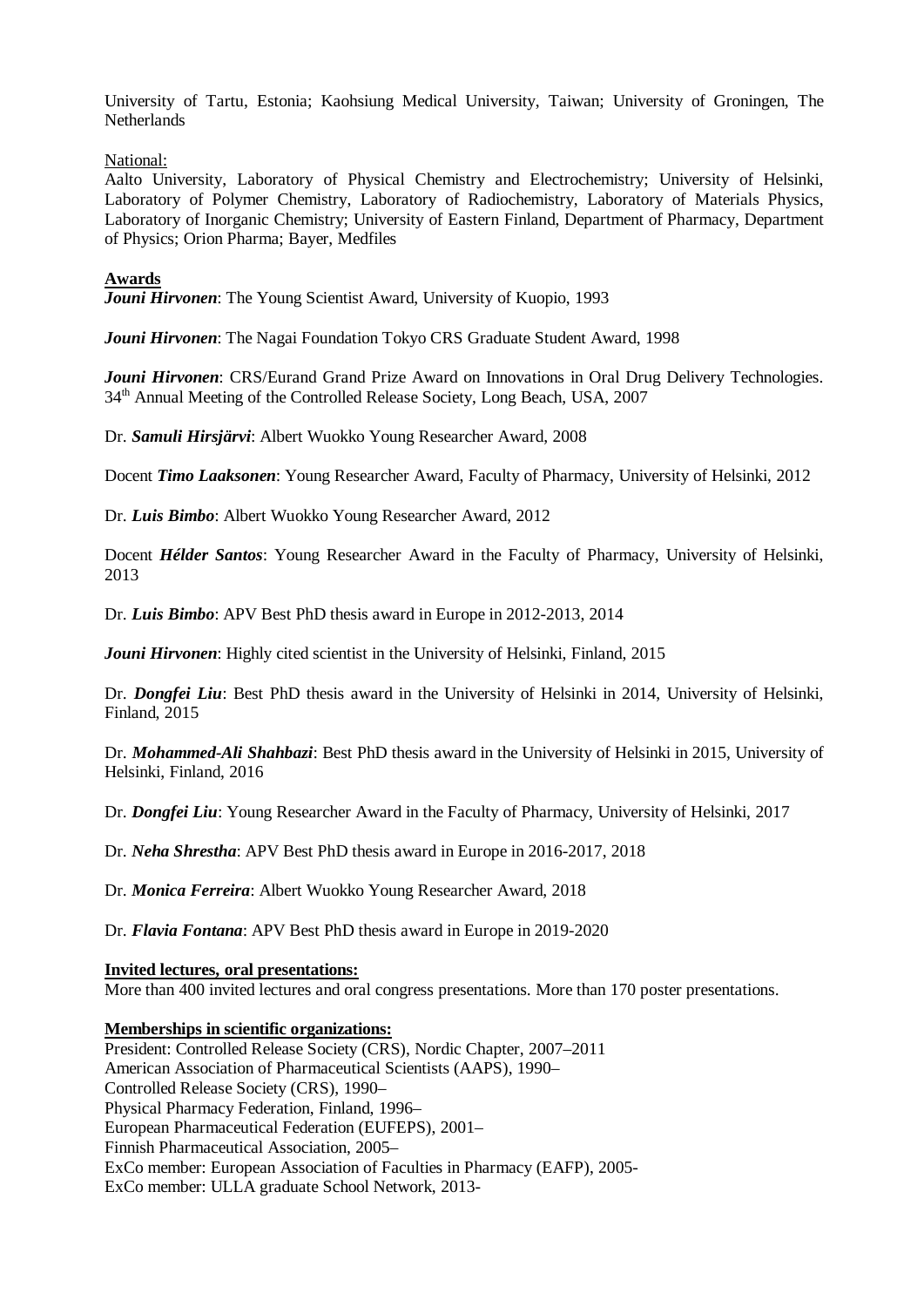Chair: NFIF graduate school network (Norway), 2015-

#### **Supervised doctoral theses:**

**Merja Kirjavainen**: A mechanistic evaluation of liposome-enhanced percutaneous permeation of drugs (77 p. + original publications). University of Kuopio, 1999

**Leena Peltonen**: The interfacial behavior of sorbitan surfactant monolayers and the bulk properties of these surfactants as a function of temperature (42 p. + original publications). University of Helsinki, 2001

**Tarja Kankkunen**: Controlled transdermal drug delivery by iontophoresis and ion-exchange fiber, (57 p. + original publications). University of Helsinki, 2002

**Mirka Korhonen**: Rheological properties of pharmaceutical creams containing fatty acid ester surfactants, (62 p. + original publications), University of Helsinki, 2003

**Nina Katajavuori**: Vangittu tieto vapaaksi – Asiantuntijuus ja sen kehittyminen farmasiassa (Free the captured knowledge – Expertise and its development in the field of pharmacy),  $(125 p. + original)$ publications + addendums), University of Helsinki, 2005

Leena Laitinen: Caco-2 cell cultures in the assessment of intestinal absorbtion: Effects of some coadministered drugs and natural compounds in biological matrices, (66 p. + orig. papers), University of Helsinki, 2006

**Henna Vihola**: Studies on thermosensitive poly(N-vinylcaprolactam) based polymers for pharmaceutical applications, (45 p. + orig. papers) University of Helsinki, 2007

**Samuli Hirsjärvi** (nee Hyvönen): Preparation and characterization of poly(lactic acid) nanoparticles for pharmaceutical use,  $(42 p. + orig.$  papers), University of Helsinki, 2008

**Kaisa Hänninen**: Characterization of ion-exchange fibers for controlled drug delivery, (65 p. + orig. papers), University of Helsinki, 2008

**Sanna Siissalo**: The Caco-2 cell line in studies of drug metabolism and efflux, (60 p. + orig. papers), University of Helsinki, 2009

**Paula Lehto**: Mechanistic Studies of Drug Dissolution Testing - Implications of solid phase properties and *in vivo* prognostic media, (49 p. + orig. papers), University of Helsinki, 2010

**Tiina Heikkilä**: Miniaturization of drug solubility and dissolution testings, (61 p. + orig. papers), University of Helsinki, 2010

**Tarja Limnell**: Mesoporous silica- and silicon-based materials as carriers for poorly water soluble drugs. (63 p. + orig. papers), University of Helsinki, 2011

**Luis Bimbo**: Biocompatibility and biofunctionalization of mesoporous silicon particles. (52 p. + orig. papers), University of Helsinki, 2012

**Hanna Valo**: Biopolymer-based nanoparticles for drug delivery. (50 p. + orig. papers), University of Helsinki, 2012

**Anne Soikkeli**: Automatable microplate-based in vitro assays for screening intestinal drug transport and metabolism. (83 p. + orig. papers), University of Helsinki, 2012

**Hongbo Zhang**: UGTs and glucuronidation analyses in Caco-2 cells, human microsomes and recombinant enzymes (70 p. + orig. papers), University of Helsinki, 2012

**Ruzica Kolakovic**: Nanofibrillar cellulose in drug delivery (52 Invited lecture: Hirvonen J.: p. + orig. papers), University of Helsinki, 2013

**Peng Liu**: Nanocrystal formulation for poorly soluble drugs (62 p. + orig. papers), University of Helsinki, 2014

**Dongfei Liu**: Porous silicon -based multicomposites for controlled drug delivery (65 p. + orig. papers), University of Helsinki, 2014

**Mohammad-Ali Shahbazi**: Effect of surface chemistry on the immune responses and cellular interactions of porous silicon nanoparticles (82 p. + orig. papers), University of Helsinki, 2015

**Chang-Fang Wang**: Chemical surface modification of porous silicon nanoparticles for cancer therapy (73 p. + orig. papers), University of Helsinki, 2015

**Annika Tuomela**: Nanocrystals for drug delivery applications (71 p. + orig. papers), University of Helsinki, 2015

**Neha Shrestha**: Mesoporous silicon systems for oral protein/peptide –based diabetes mellitus therapy (73 p. + orig. papers), University of Helsinki, 2016

**Barbara Herrantz**: Multi-approach design and fabrication of hybrid composites for drug delivery and cancer therapy (74 p. + orig. papers), University of Helsinki,  $2016$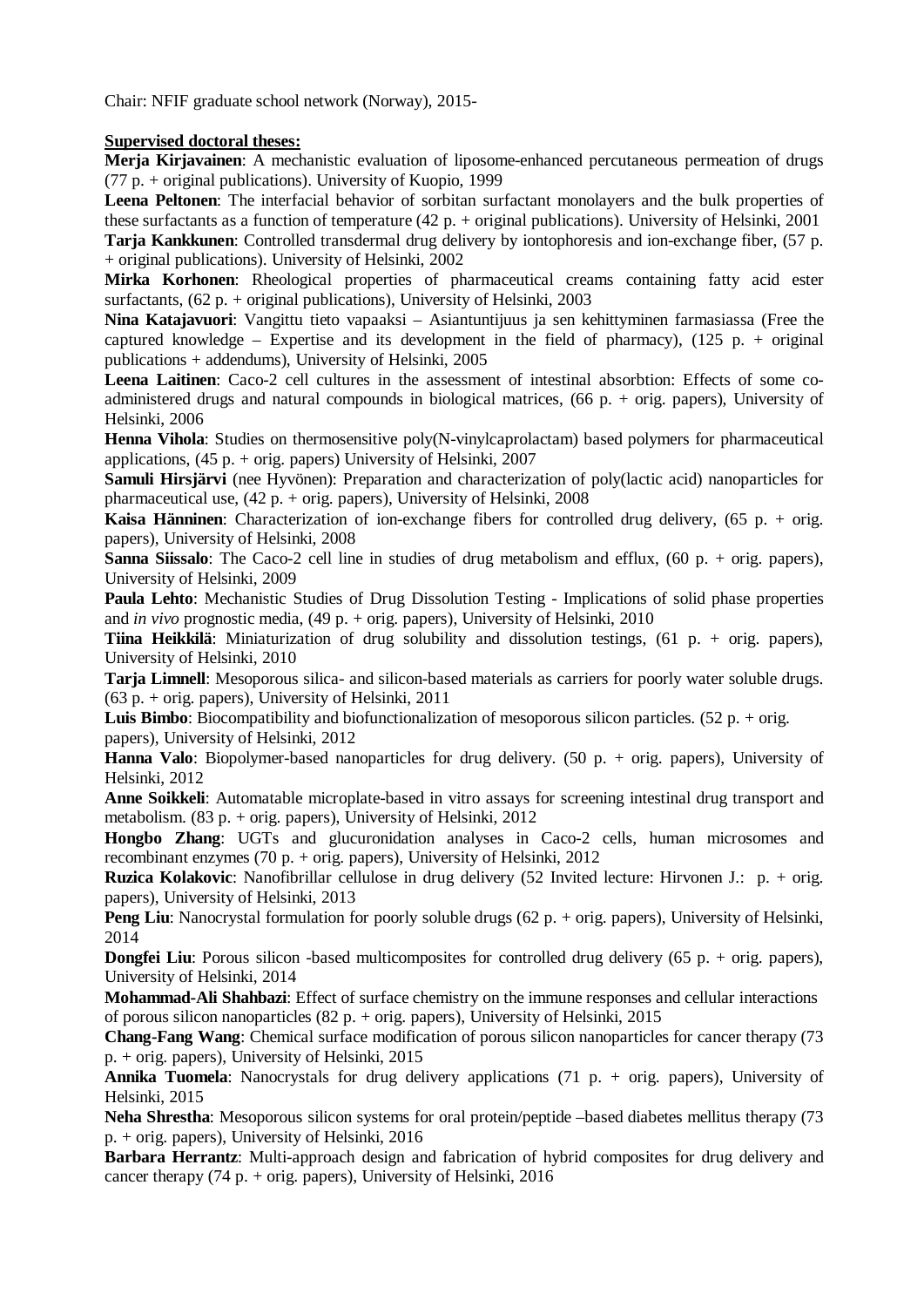**Kristina Malinovskaja**: Transdermal iontophoresis – Delivery control by ion-exchange fibers and nanocarriers (76 p. + orig. papers), University of Helsinki, 2016

**Monica Ferreira**: Multifunctional nanoparticles for targeted drug delivery and imaging for ischemic myocardial injury (70 p. + orig. papers), University of Helsinki, 2017

**Patrick Almeida**: Multifunctional porous silicon based nanocomposites for cancer targeting and drug delivery (107 p. + orig. papers), University of Helsinki,  $2018$ 

**Flavia Fontana**: Biohybrid cloaked nanovaccines for cancer immunotherapy (78 p. + orig. papers), University of Helsinki, 2019

**Zehua Liu**: Porous silicon-based on-demand nanohybrids for biomedical applications (83 p. + orig. papers), University of Helsinki, 2019

**Patricia Figueiredo**: Development of lignin-based nanoparticles for cancer therapy (76 p. + orig. papers), University of Helsinki, 2020

**Feng Zhang**: Development of transformable nanotherapeutics for cancer therapy (49 p. + orig. papers), University of Helsinki, 2021

**Nazanin Zanjanizadeh Ezazi**: Development and characterization of conductive drug-loaded scaffolds for tissue engineering applications (49 p. + orig. papers), University of Helsinki, 2021

**Joao Pedro Martins**: Neonatal Fc receptor-targeted nanoparticles for oral delivery of anti-diabetic drugs  $(78 p. + orig. papers)$ , University of Helsinki, 2021

13 times thesis opponent (Finland, Switzerland, Norway, Italy) and 10 times thesis pre-evaluator

Very strong emphasis on education, training, mentoring and pedagogic approaches in pharmaceutical, scientific and multidisciplinary activities.

**Administrative Tasks with regards to Science, Evaluation and Industrial Applications:**

Evaluation panelist, Health Research, The Academy of Finland, 1999 – 2000

Chairman of the Federation of Pharmacy Teachers and Researchers (FOTY), 1999 – 2003

Member of the Board for the Finnish Pharma Cluster – Vision 2010, 1999 – 2003

Chairman and Member of numerous Scientific Meetings and Symposia in Finland and abroad, 2001–

Chairman and Member of numerous Professorship Selecting Committees and Docentship Evaluating Committees in Finland and abroad, 2003–

Chairman, In Vitro and In Vivo Screening (19 subprojects), Drug 2000 Program by TEKES and the Academy of Finland, 2001 – 2005

Chairman, National ADME Cluster in Finland, 2001 – 2007

Leader and Administration Board Member in the LIINTOP FP6 EU project, 2007 – 2009

Member of the board, Helsinki University Hospital, Hospital Pharmacy, 2008 – 2009

Member of the board, Drug Policy 2020 in Finland, Ministry of Health, 2010

Member of the Pharmacopoeia Committee, Finnish Medicines Agency FIMEA, 2010–2016

Expert, European Pharmacopoeia Commission, European Directorate for the Quality of Medicines & Health Care (EDQM), Group 12 Dosage Forms and Methods, Strasbourg, France, 2011-2016

Chair of the Evaluation Board, National Graduate School in Norway (NFIF), 2016-

Faculty Co-Chair: University of Helsinki profiling activity rounds 4, 5 and 6, 2018-